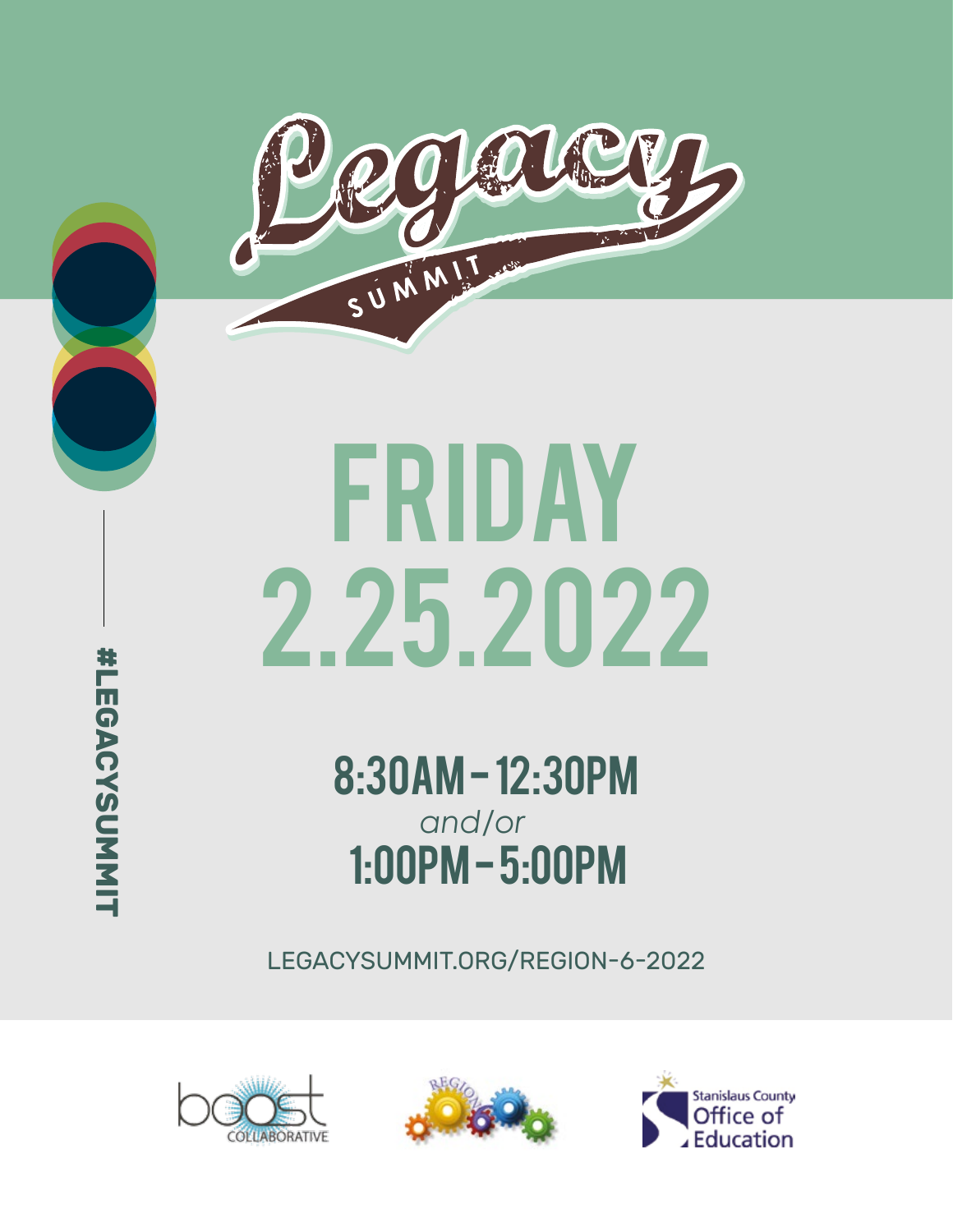# **WELCOME TO THE REGION 6 LEGACY SUMMIT!**

Dear Colleagues,

It is an honor and pleasure to officially welcome you to the 2022 Legacy Summit. As we settle into Spring and look forward to summer, we take this opportunity to express our gratitude to all of you expanded learning practitioners who showed up every day as the leaders of your school districts despite all the challenges and opportunities presented this year. The BOOST Collaborative in partnership with the Region 6 Expanded Learning Programs are thrilled to provide this learning and networking opportunity to Region 6. Our team is delighted to be able to offer sessions focused on restorative practices, engagement, social emotional learning and more. It is our hope that the lessons learned will be put into practice when you return to program and the people you meet will become a part of your community of influencers and allies.

As we look forward to where we are headed it is important to reflect and ask ourselves, WHAT IS MY **LEGACY?** 

Enjoy the Summit!

# **Danielle Jones**

*Region 6 SSEL Lead*

# **SCHEDULE AT-A-GLANCE**

## **Morning Summit**

| 8:30 am-8:45 am        | Check in and Icebreaker                         |
|------------------------|-------------------------------------------------|
| 8:45 am - 9:00 am      | Welcome, Introductions & Intentions for the Day |
| 9:00am-10:00am         | Workshop 1                                      |
| 10:00am-10:10am        | <b>Comfort Break</b>                            |
| 10:10am-11:10am        | Workshop 2                                      |
| 11:10am-11:15am        | <b>Comfort Break</b>                            |
| $11:15$ am- $12:15$ pm | Workshop 3                                      |
| 12:15pm-12:30pm        | Closing, Reflection, Raffle                     |
| $12:30pm - 1:00pm$     | Lunch Break                                     |
|                        |                                                 |

# **Afternoon Summit**

| $1:00$ pm- $1:15$ pm | Check in and Icebreaker                         |
|----------------------|-------------------------------------------------|
| $1:15$ pm- $1:30$ pm | Welcome, Introductions & Intentions for the Day |
| 1:30pm-2:30pm        | Workshop 1                                      |
| 2:30pm-2:40pm        | <b>Comfort Break</b>                            |
| 2:40pm-3:40pm        | Workshop 2                                      |
| 3:40pm-3:45pm        | <b>Comfort Break</b>                            |
| 3:45pm-4:45pm        | Workshop 3                                      |
| 4:45pm-5:00pm        | Closing, Reflection, Raffle                     |

# **VISIT OUR ONLINE EXHIBIT HALL**

Browse through our Vendor Marketplace featuring a wide range of innovative products and services to enhance your programs and classrooms.

https://boostcafe.org/vendor\_market\_place/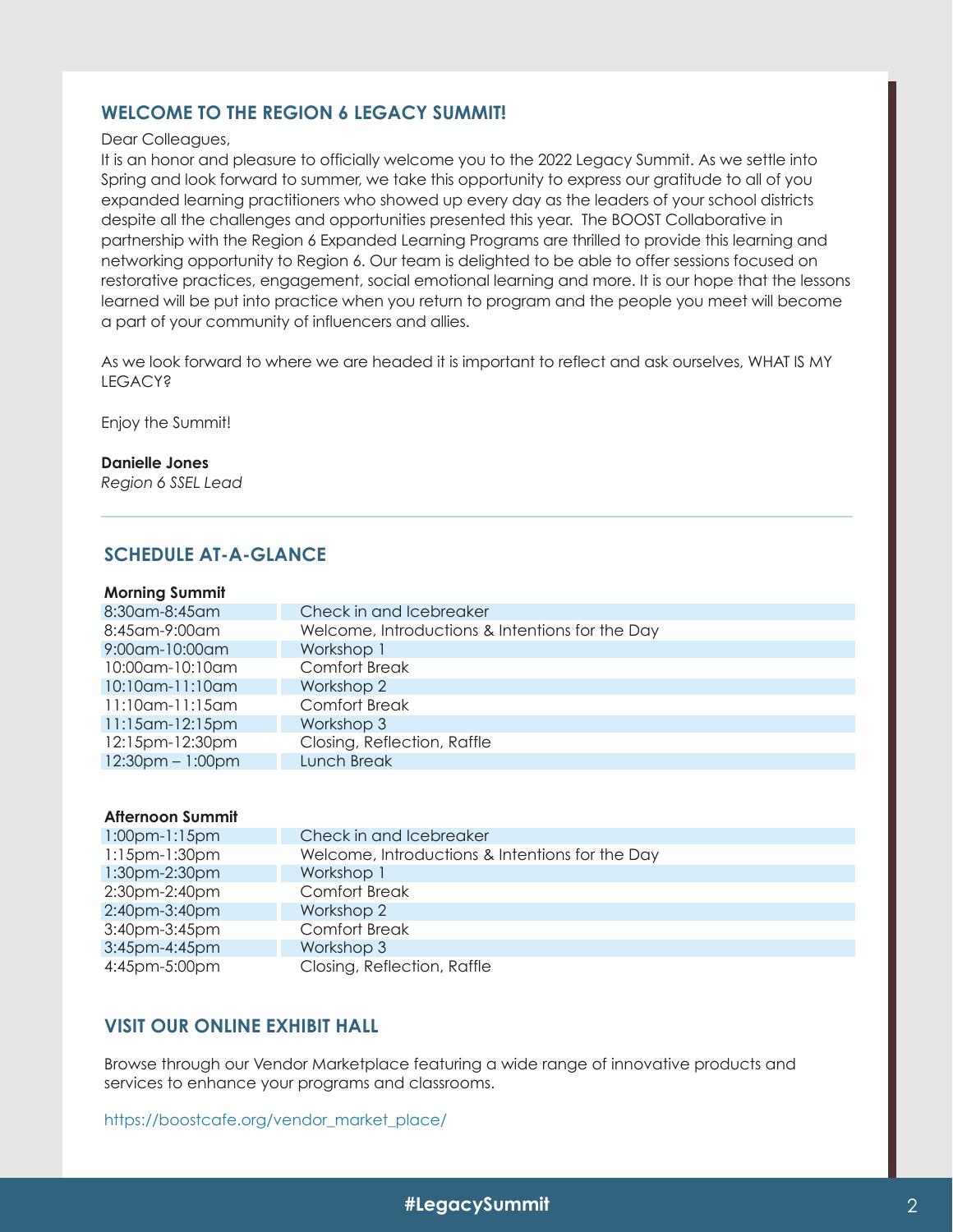# **LEGACY SUMMIT SCHEDULE**

The Legacy Summit will allow participants in from the waiting room during this time and offer interactive icebreakers before we begin the program.

### **8:45am-9:00am Welcome, Introductions & Intentions for the Day**

Welcome to the 2022 virtual Legacy Summit Morning Session.

# **9:00am-10:00am Workshop 1**

## **Creating Brave Spaces Where SEL Can Thrive**

*Justin McGlamery, Chief Locus Focuser, Focus Your Locus Teambuilding Training & Development, Hartford, CT; Kamora Herrington, Founder & Visionary, Kamora's Cultural Corner, Hartford, CT*

Social and Emotional Learning (SEL), in addition to becoming all the buzz, has become an integral component of education and should help all children and adults to thrive personally and academically, and/or professionally. When SEL activities are introduced and led through a culturally humble lens, these lessons become more applicable and accessible, more meaningful, and more relevant to more people. This session will provide an introduction to the intersections of Cultural Humility and SEL work and how we must step out of our comfortable "safe spaces" and step confidently yet humbly into "brave spaces", where real social and emotional learning can take place.

# **10:00am-10:10am Comfort Break**

Refill your coffee, take a stretch, and refresh your body and mind. This is also a great time to visit our online exhibit hall https://boostcafe.org/vendor\_market\_place/

# **10:10am-11:10am Workshop 2**

**Elevate and Celebrate Our Resilience through Emotional Intelligence** *Dr. Robin Elliott, Associate Dean, Director Harmony SEL/Inspire Teaching & Learning of Long Island University, Brooklyn, Long Island University, Brooklyn, NY*

This interactive workshop will examine the cornerstone of resilience development as we explore our inner strength and malleability. We will identify the value of enhancing our Emotional Intelligence through the competency of Self-Awareness. Through evidence-based, daily practices, and celebrations of our individual strengths, we will learn how to cultivate positive relationships with ourselves and others. The goal of this workshop is to cultivate and sustain resiliency as we continue to significantly impact the well-being and reinvigoration of communities.

# **11:10am-11:15am Comfort Break**

Refill your coffee, take a stretch, and refresh your body and mind. This is also a great time to visit our online exhibit hall https://boostcafe.org/vendor\_market\_place/

## **11:15am-12:15pm Workshop 3**

**Supporting Mental Health in Youth**

*Sarah Mello, MA, MS, LPC, ACS, Owner/Clinical Director; Marina Bednarek, MA, LAC, Here and Now Counseling and Consulting, Collingswood, NJ* 



Before the pandemic, the numbers regarding youth mental health were discouraging. One in five teens and young adults lives with a mental health condition. More than 1 in 3 high school students reported persistent feelings of sadness or hopelessness in 2019 and suicide rates among youth ages 10 – 24 increased by 57% over ten years 2. The pandemic added to challenges faced by our youth, disrupting lives and limiting in-person interaction with peers. As with every health concern, the negative impacts most heavily affect the more vulnerable youth, many of whom are served by out-of-school programs.

Afterschool educators are uniquely positioned to be key players in the support of mental health in our youth. This session will highlight ways providers can recognize when there may be a mental health issue and use their skills of listening and meaningful relationship-building to help connect youth to resources and professional help.







**8:30am-8:45am Check in & Icebreaker**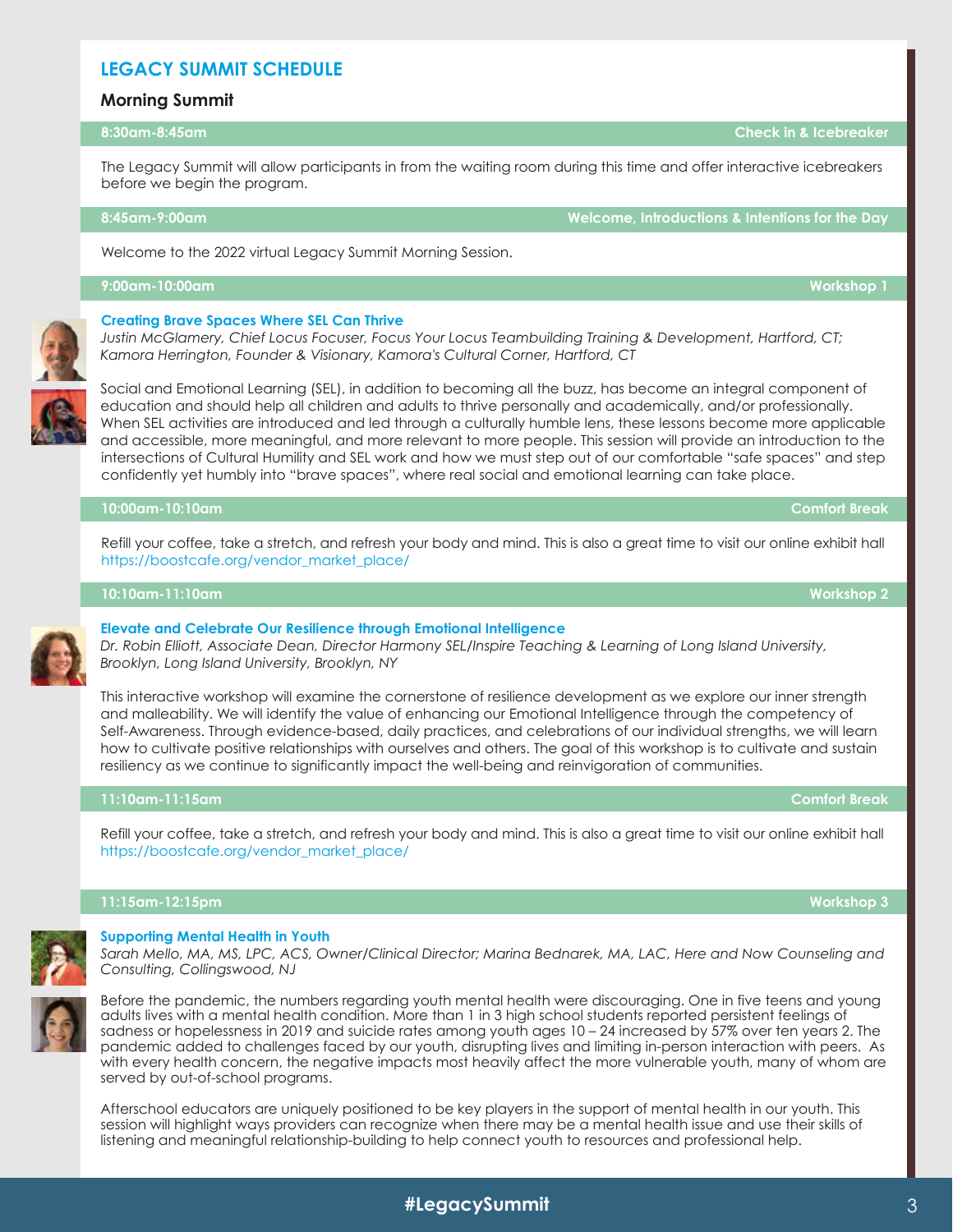# **LEGACY SUMMIT SCHEDULE**

# **12:15pm-12:30pm Closing, Reflection, Raffle**

We will close out our morning by reflecting on our learning and offering a fun opportunity raffle!

## **12:30pm-1:00pm Lunch Break**

Enjoy your lunch break. Please take some time to visit our online exhibit hall https://boostcafe.org/vendor\_market\_place/

# **Afternoon Summit**

**1:00pm-1:15pm Check in and Icebreaker**

The Legacy Summit will allow participants in from the waiting room during this time and offer interactive icebreakers before we begin the program. Welcome back to our morning participants and our new afternoon participants!

Welcome to the 2022 virtual Legacy Summit Afternoon Session.

**1:30pm-2:30pm Workshop 1**

To transform organizational culture and lead inclusive teams requires focus on critical areas including self- and social awareness, collaboration, transparency, and trust. This session engages participants in collaborative practices that share tools and resources for establishing an inclusive and collaborative culture. Through this workshop participants will learn how to deepen connections and trust within their team; explore individual and collective vision, priorities, and goals; support meaningful connections across and within identity groups; and discuss leadership structures, styles, and power dynamics. The session will provide participants with tools, resources, and applied strategies to develop goals and implementation plans to take back to their teams and engage in shared decision making and accountability in their organization.

# **2:30pm-2:40pm Comfort Break**

Refill your coffee, take a stretch, and refresh your body and mind. This is also a great time to visit our online exhibit hall https://boostcafe.org/vendor\_market\_place/

**2:40pm-3:40pm Workshop 2**

# **Enlisting Liberatory Language**

*Tiveeda Stovall, CEO, Griffin Legacy & Associates, Washington, D.C.*

During the workshop, we will explore and practice using common liberatory language. Language liberation is a key tool for transforming interactions where current and historical inequities of power, visibility, advocacy, resources, and voice. We will examine strategies grounded in Truth & Reconciliation and Reparations to address repairing historical harms and actualizing collective power in the present.

# **3:40pm-3:45pm Comfort Break**

Time for a deep breath and a stretch!

# **3:45pm-4:45pm Workshop 3**

# **Normal Sucks**

*Jonathan Mooney, Author, Entrepreneur, Activist, Santa Monica, CA*

Come listen to Jonathan Mooney's inspirational talk about how normal sucks and different does not mean deficient — and we shouldn't be striving for, or enforcing, normalcy on anyone. He will share his personal experiences as a dyslexic, ADD, and neuro-diverse student who did not learn to read until he was 12 years old in a presentation filled with humor, knowledge, and, most importantly, hope.

# **4:45pm-5:00pm Closing, Reflection, Raffle**

We will close out our day by reflecting on our learning and offering a fun opportunity raffle!









**1:15pm-1:30pm Welcome, Introductions & Intentions for the Day**

**Building a Transformative Organizational Culture** *Fausto Lopez, Co-Founder; Steven Rosado, Director of Engagement & Strategy, Praxis Institute, Chicago, IL*